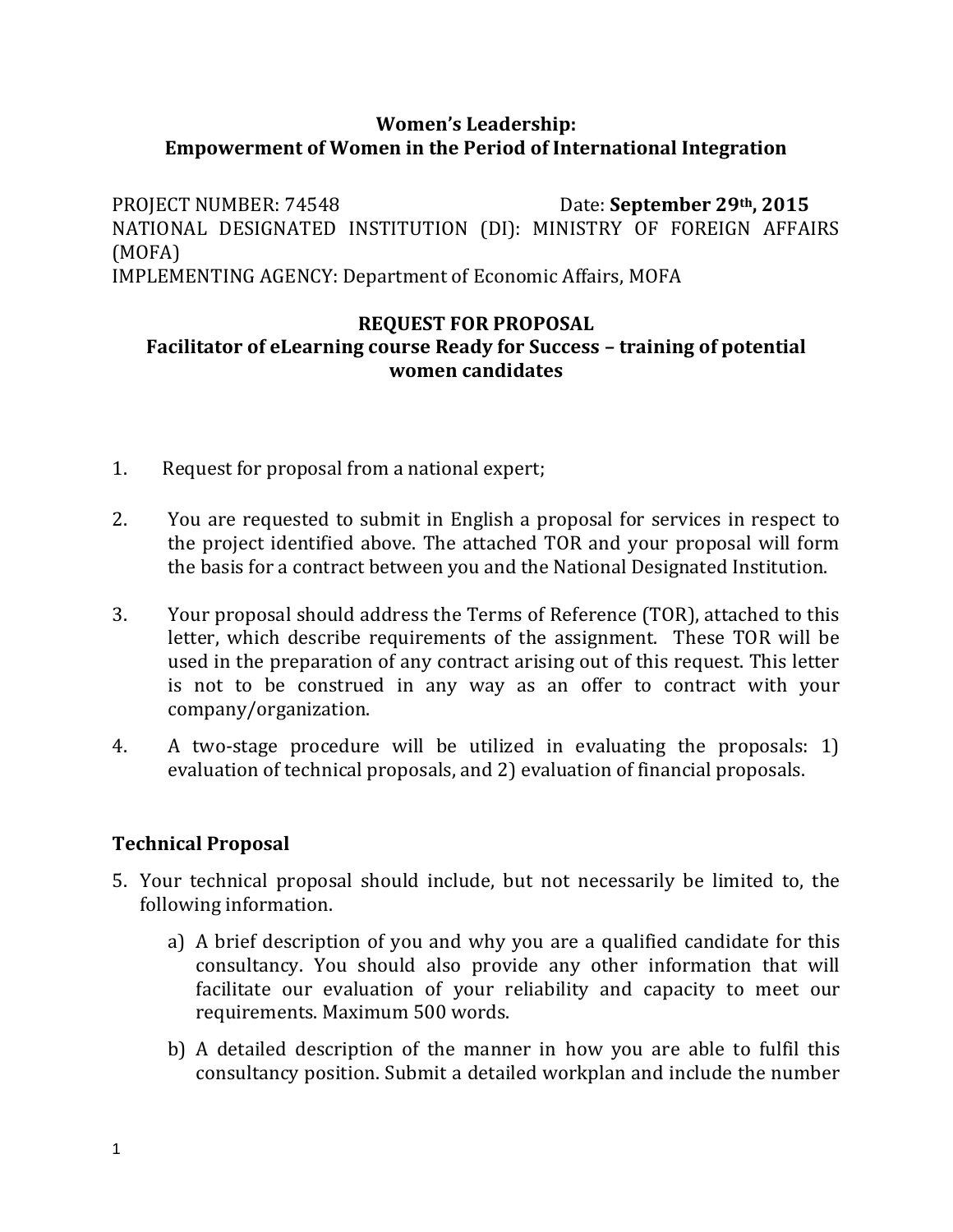of person-days in each specialization/ role that you consider necessary to carry out the work required in the TOR. Maximum 1,000 words.

- c) A 3 minute video of yourself (uploaded to Youtube) presenting a candidate action plan;
- d) Examples of discussion questions to pose for different modules of the eLearning course Ready for Success;
- e) Results of past student evaluations of courses you have taught or facilitated and changes you made in your facilitation style or course because of the evaluation;

f) Your CV.

- 6. Technical proposals will be evaluated using the following criteria:
	- a) The consultant's general **expertise** and reliability, evaluated on the basis of experience and capacity in the specific field of the assignment (200 out of 1000points);
	- b) The **approach** in responding to the TOR and the detailed **workplan** (350 out of 1000 points);
	- c) The qualifications and competence of the **personnel** proposed for the assignment for a total of (450 out of 1000 points). The personnel will be rated in accordance with:
		- (i) their general qualifications;
		- (ii) suitability for the assignment;
		- (iii) their language qualifications.

Only proposals, which obtain more than 75% of technical points will be considered technically qualified for financial assessment.

Financial offer: maximum 300 points will be given to the lowest offer and the other bidders will receive the points inversely proportional to their financial offers. Proposal obtaining the highest points (technical points + financial points) will be selected.

#### **Financial Proposal**

- 7. Your financial proposal must contain an overall quotation in Vietnam Dong for all services to be provided and must itemize the following:
	- a) An all-inclusive day rate;
	- b) Other costs, if any (indicating nature and breakdown);